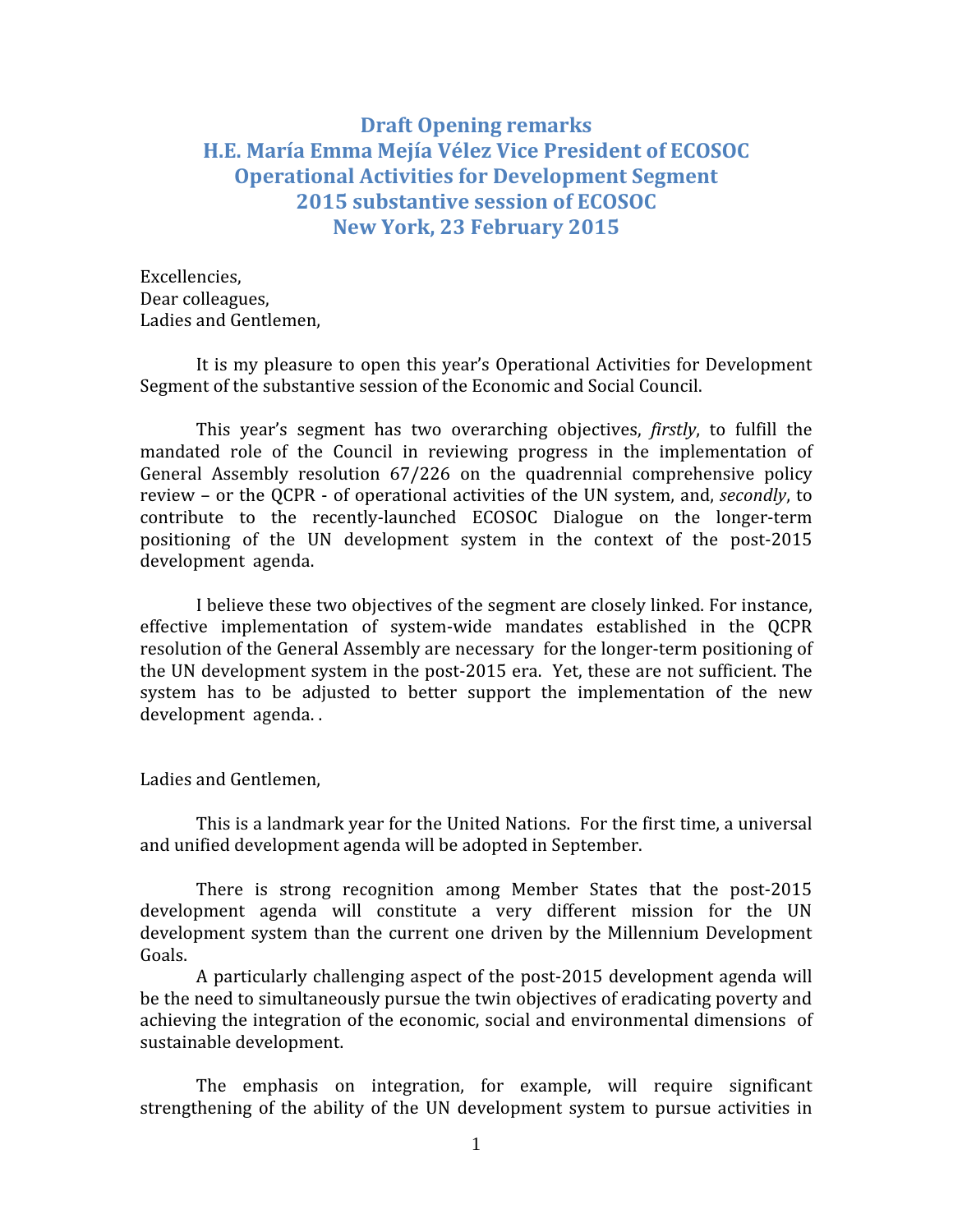close collaboration rather than in silos. This will require greater coordination capacity in the UN development system at both inter-agency and intergovernmental levels.

Over the last 30 years, the QCPR resolution of the General Assembly has been the most important instrument at the intergovernmental level in fostering systemwide coordination.

When the General Assembly decided to establish the QCPR process in 1977, an important objective was to strengthen the system-wide character of operational activities of the UN system,. The primary objective was to ensure that the Organization as a whole could operate at higher level of effectiveness and efficiency in this important policy area.

The policy-makers that introduced the QCPR process undoubtedly saw the numerous benefits that common regulation of voluntarily-funded operational activities could have on the overall effectiveness and efficiency of the UN system. Today, operational activities account for nearly two-thirds of all the work of the Organization and, importantly, some 95 per cent of those operational activities are voluntarily funded.

There are several processes that are common to all the entities that engage in the delivery of voluntarily-funded operational activities, namely those relating to programming, operations, results-based management and evaluation. Such common processes, however, are currently regulated differently by different entities

This is a paradox that needs to be examined more carefully by Member States, if the objective is to strengthen the strategic positioning of the UN development system as a whole in the post-2015 era. The upcoming sessions, workshops and retreats of the ECOSOC Dialogue will undoubtedly provide ample time and space for Member States to discuss this important issue.

In fact, the Ecosoc Dialogue on the longer-term positioning of the UN Development System provides a unique opportunity for the Council to conduct technically-oriented, purposeful and inclusive discussions from a system-wide perspective. This eighteen month process that we started last December should contribute to an ambitious QCPR resolution of the General Assembly at the end of 2016, in order to adjust the UN Development System to better support the implementation of the new development agenda.

Also, any discussion on the future of the UN development will need to be grounded in common understanding of the drivers of change in the broader environment of the UN development system.